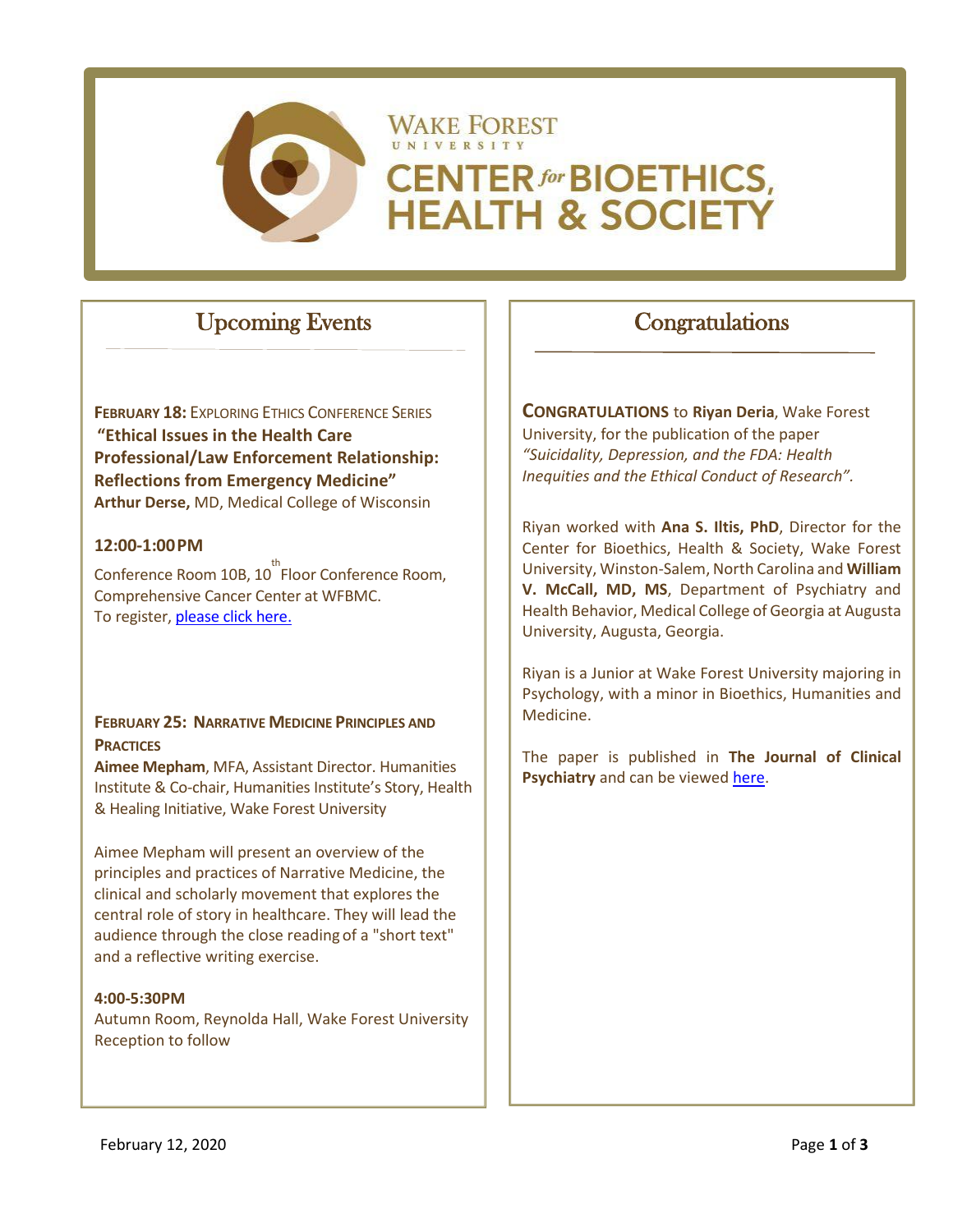## Graduate Program in Bioethics

## Graduate Program in Bioethics

# **ANNOUNCEMENT**

### **GRADUATE CERTIFICATE SUMMER ADMISSION WITH ONLINE COURSES**

Interest in Wake Forest University's Bioethics Graduate Program educational offerings continues to grow beyond our immediate geography. Therefore, the graduate program is now offering summer admission to its certificate options (Graduate Certificate in Bioethics, Graduate Certificate in Biomedical Research Ethics, and Graduate Certificate in Clinical Bioethics).

The Graduate Certificate is a freestanding program of graduate study in which students may take the same courses as students in the Master of Arts in Bioethics graduate program. It is offered to increase the flexibility and attractiveness of graduate study in bioethics, particularly to working professionals who wish to add bioethics knowledge to their professional practice. Summer admission is geared toward individuals interested in taking summer online courses to meet some or all of the graduate certificate requirements.

For more information about Graduate Certificate options, click : (http://bioethics.wfu.edu/academic/graduateprograms/graduate-certificates/)

and/or contact Vicky Zickmund (zickmuvl@wfu.edu)

**The Bioethics Graduate Program at Wake Forest University is accepting applications for Summer 2020 (certificate/online courses), Fall 2020 and Spring 2021 admission.**

The Program provides an educational opportunity in bioethics for current and future professionals, including health care providers, researchers in biomedicine and the life sciences, lawyers, and professionals in health and research administration and the biotechnology industry.

The program is attractive to working professionals as well as students in pre-health, pre-law, and humanities programs who will continue onto professional schools and/or doctoral programs. The students in the Bioethics program bring a diversity of academic, employment, and life experiences to the classroom. The program faculty is nationally recognized in the field of bioethics.

The small class sizes and versatile curricular options enable students to tailor the program to their individual interests. The program emphasizes face-to face interaction, promotes scholarly and interpersonal communicative capabilities, and fosters close relationships among students, faculty and alumni.

The Graduate Program offers a Master of Arts degree and three Graduate Certificate options, as well as several joint degree options. The program is flexible for both full and part-time study.

For more information, including program philosophy, course and faculty listings, and application procedures, please contact Vicky Zickmund, (336-716- 1499) as well as visit the website: http://bioethics.wfu.edu/academic/graduateprograms